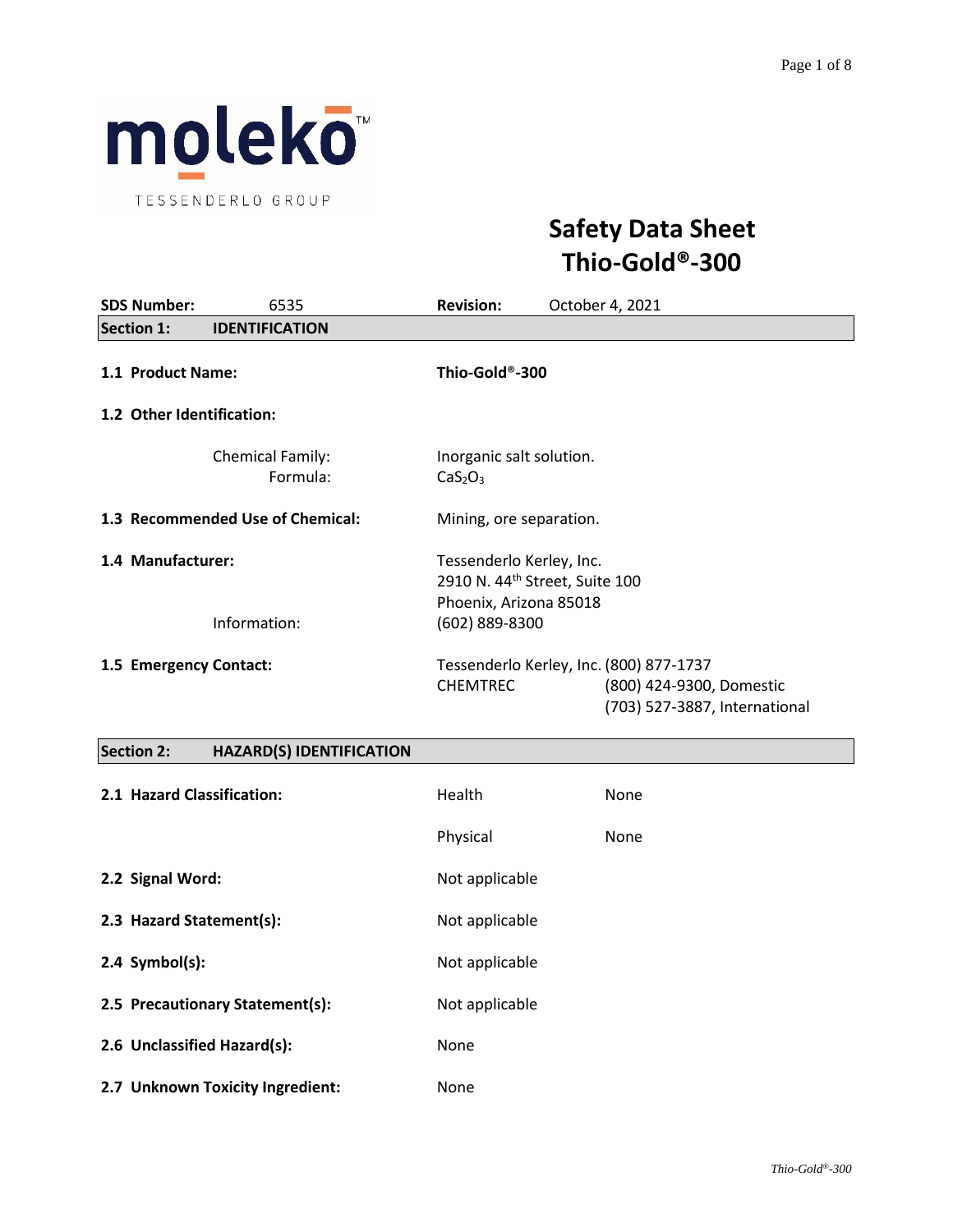## **Section 3: COMPOSITION/INFORMATION on INGREDIENTS**

## **3.1 Chemical Ingredients:** (See Section 8 for exposure guidelines)

| <b>Chemical</b><br><b>Synonym Common Name</b>     |                     | CAS No.    | <b>EINECS No.</b> | % by Wt.    |
|---------------------------------------------------|---------------------|------------|-------------------|-------------|
| Thiosulfuric acid $(H_2S_2O_3)$ ,<br>calcium salt | Calcium thiosulfate | 10124-41-1 | 233-333-7         | 22.75-25.25 |
| Water/inerts                                      | Water               | 7732-18-5  | 231-791-2         | Remaining % |

#### **Section 4: FIRST AID MEASURES**

#### **4.1 Symptoms/Effects:**

|           | Acute:          | Eye contact may cause eye irritation. Repeated or prolonged skin contact may<br>cause skin irritation. Ingestion may irritate the gastrointestinal tract.                                                                      |
|-----------|-----------------|--------------------------------------------------------------------------------------------------------------------------------------------------------------------------------------------------------------------------------|
|           | Chronic:        | No known chronic effects.                                                                                                                                                                                                      |
| 4.2 Eyes: |                 | Immediately flush with large quantities of water for 15 minutes. Hold eyelids apart<br>during irrigation to ensure thorough flushing of the entire area of the eye and lids.<br>Obtain medical attention if irritation occurs. |
| 4.3 Skin: |                 | Immediately flush with large quantities of water. Remove contaminated clothing<br>under a safety shower. Continue rinsing. Obtain medical attention if irritation<br>occurs.                                                   |
|           | 4.4 Ingestion:  | If victim is conscious, give 2 to 4 glasses of water and induce vomiting by touching<br>finger to back of throat. Obtain medical attention.                                                                                    |
|           | 4.5 Inhalation: | Remove victim from contaminated atmosphere. If breathing is labored, administer<br>Oxygen. If breathing has ceased, clear airway and start CPR. Obtain medical<br>attention.                                                   |

## **Section 5: FIRE FIGHTING MEASURES**

**5.1 Flammable Properties:** (See Section 9, for additional flammable properties)

**NFPA: Health - 1 Flammability - 0 Reactivity - 0**

## **5.2 Extinguishing Media:**

| 5.2.1 Suitable Extinguishing Media: | Not flammable, use media suitable for combustibles |
|-------------------------------------|----------------------------------------------------|
|                                     | involved in fire.                                  |

**5.2.2 Unsuitable Extinguishing Media:** None known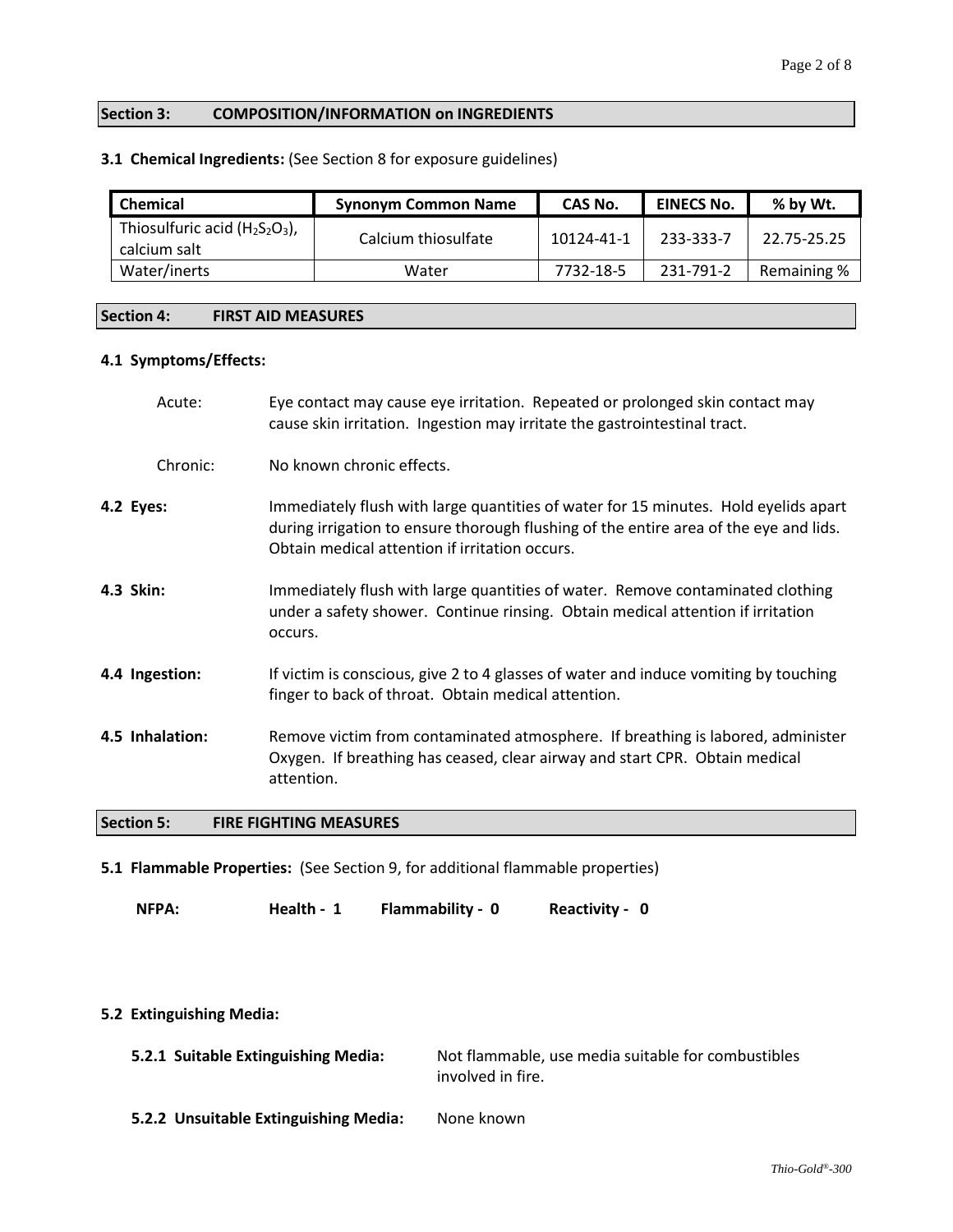## **5.3 Protection of Firefighters:**

**5.3.1 Specific Hazards Arising from the Chemical:**

| <b>Physical Hazards:</b>                                     | Heating (flames) of closed or sealed containers may cause violent<br>rupture of containers due to thermal expansion of compressed<br>gases. |  |
|--------------------------------------------------------------|---------------------------------------------------------------------------------------------------------------------------------------------|--|
| <b>Chemical Hazards:</b>                                     | Heating causes release of Oxides of Sulfur. Sulfur dioxide is highly<br>irritating to the eyes, respiratory tract and moist skin.           |  |
| 5.3.2 Protective Equipment and Precautions for Firefighters: |                                                                                                                                             |  |

Firefighters should wear self-contained breathing apparatus (SCBA) and full fire-fighting turnout gear. Keep containers/storage vessels in fire area cooled with water spray.

#### **Section 6: ACCIDENTAL RELEASE MEASURES**

| <b>6.1 Personal Precautions:</b>      | Use personal protective equipment specified in Section 8. Isolate<br>the hazard area and deny entry to unnecessary, untrained and<br>unprotected personnel.                                           |
|---------------------------------------|-------------------------------------------------------------------------------------------------------------------------------------------------------------------------------------------------------|
| <b>6.2 Environmental Precautions:</b> | Keep out of "waters of the United States" because of potential<br>aquatic toxicity.                                                                                                                   |
| <b>6.3 Methods of Containment:</b>    |                                                                                                                                                                                                       |
| <b>Small Release:</b>                 | Confine and absorb small releases with sand, earth or other inert<br>absorbents.                                                                                                                      |
| Large Release:                        | Shut off release if safe to do so. Dike spill area with earth, sand or<br>other inert absorbents to prevent runoff into surface waterways<br>(potential aquatic toxicity), storm drains or sewers.    |
| 6.4 Methods for Cleanup:              |                                                                                                                                                                                                       |
| <b>Small Release:</b>                 | For small areas shovel up the absorbed material and use as<br>originally intended or place in drums for disposal as a chemical<br>waste.                                                              |
| Large Release:                        | Recover as much of spilled product as possible with portable pump<br>and hoses. Use as originally intended or dispose of as a chemical<br>waste. Treat remaining material as a small release (above). |

## **Section 7: HANDLING and STORAGE**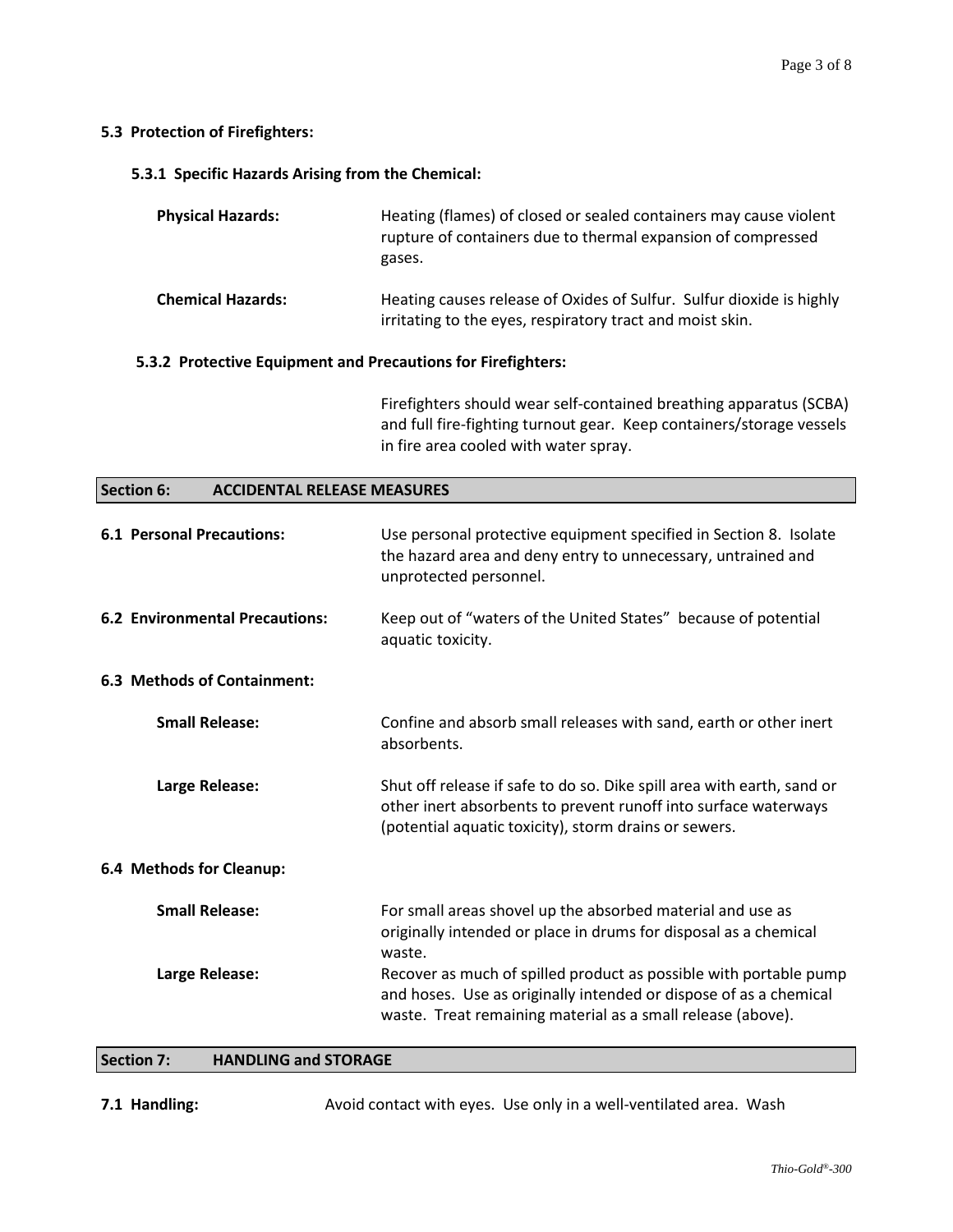thoroughly after handling product. Avoid prolonged or repeated contact with the skin.

**7.2 Storage:** Store in well-ventilated areas. Do not store combustibles in the area of storage vessels. Keep away from any sources of heat or flame. Store totes and smaller containers out of direct sunlight at moderate temperatures. (See Section 10.5 for materials of construction).

#### **Section 8: EXPOSURE CONTROLS/PERSONAL PROTECTION**

## **8.1 Exposure Guidelines:**

| Chemical                                       | <b>OSHA PELS</b> |      | <b>ACGIH TLVs</b> |      |
|------------------------------------------------|------------------|------|-------------------|------|
|                                                | TWA              | STEL | TWA               | STEL |
| Thiosulfuric acid<br>$(H2S2O3)$ , calcium salt | None             | None | None              | None |
| Water                                          | None             | None | None              | None |

**8.2 Engineering Controls:** Keep eye wash/safety showers in areas where product is commonly used.

## **8.3 Personal Protective Equipment (PPE):**

| 8.3.1 Eye/Face Protection:    | Chemical goggles and a full face shield.                                                                                                                                                                                                                               |
|-------------------------------|------------------------------------------------------------------------------------------------------------------------------------------------------------------------------------------------------------------------------------------------------------------------|
| 8.3.2 Skin Protection:        | Neoprene rubber gloves and apron should be worn to prevent<br>repeated or prolonged contact with the liquid. Wash contaminated<br>clothing prior to reuse.                                                                                                             |
| 8.3.3 Respiratory Protection: | None required. If conditions exist where mist may be created,<br>a NIOSH/MSHA approved mist respirator should be worn.                                                                                                                                                 |
|                               | 8.3.4 Hygiene Considerations: There are no known hazards associated with this product when<br>used as recommended, however common good industrial hygiene<br>practices should be followed, such as washing thoroughly after<br>handling and before eating or drinking. |

#### **Section 9: PHYSICAL and CHEMICAL PROPERTIES**

| 9.1 Appearance:                   | Liquid slurry                              |
|-----------------------------------|--------------------------------------------|
| 9.2 Odor:                         | Fresh concrete to no odor at all.          |
| 9.3 Odor Threshold:               | Not determined                             |
| $9.4$ pH:                         | $8.5 - 10.0$ (typical).                    |
| 9.5 Melting Point/Freezing Point: | Salt out temperature 32°F (0°C) (typical). |
| 9.6 Boiling Point:                | 212°F (100°C) with decomposition.          |
| 9.7 Flash Point:                  | Not applicable                             |
| 9.8 Evaporation Rate:             | Not determined                             |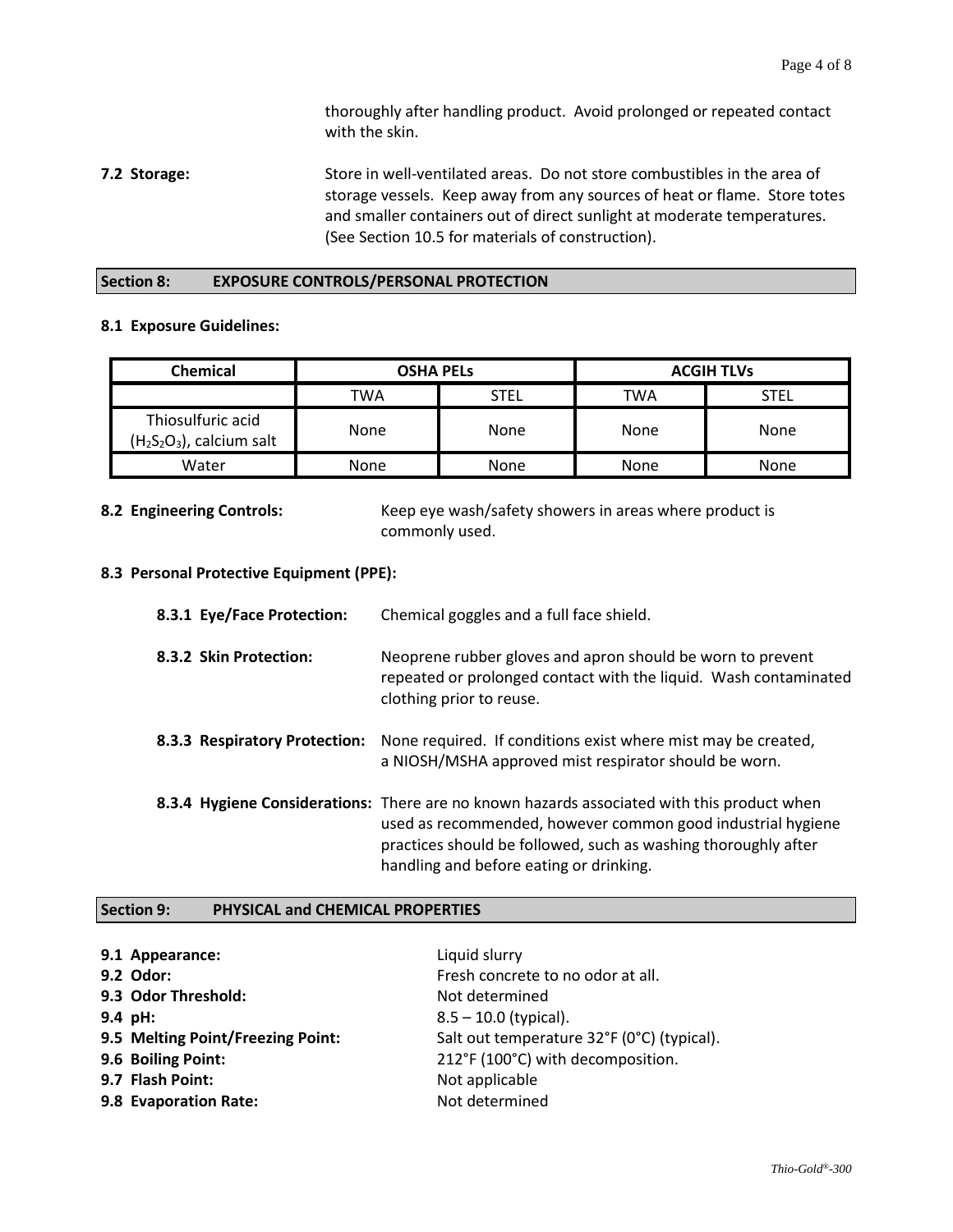┑

| 9.9 Flammability:                     | Not applicable                                |
|---------------------------------------|-----------------------------------------------|
| 9.10 Upper/Lower Flammability Limits: | Not applicable                                |
| 9.11 Vapor Pressure:                  | 37mm Hg @ 100°F                               |
| 9.12 Vapor Density:                   | Same as water                                 |
| 9.13 Relative Density:                | $1.25 - 1.28$ (10.4 - 10.7 Lbs/gal) (typical) |
| 9.14 Solubility:                      | Complete                                      |
| 9.15 Partition Coefficient:           | No data available.                            |
| 9.16 Auto-Ignition Temperature:       | Not applicable                                |
| 9.17 Decomposition Temperature:       | No data available.                            |
| 9.18 Viscosity:                       | Not determined                                |

| <b>Section 10:</b><br><b>STABILITY and REACTIVITY</b>  |                                                                                                                                                                                                                                                                                                                                                                                  |  |
|--------------------------------------------------------|----------------------------------------------------------------------------------------------------------------------------------------------------------------------------------------------------------------------------------------------------------------------------------------------------------------------------------------------------------------------------------|--|
| 10.1 Reactivity:                                       | Avoid interaction with heat, flames, oxidizers or acids.                                                                                                                                                                                                                                                                                                                         |  |
| 10.2 Chemical Reactivity:                              | This is a stable product under normal (ambient)<br>temperature and pressures.                                                                                                                                                                                                                                                                                                    |  |
| 10.3 Possibility of Hazardous Reactions:               | Strong oxidizers such as nitrates, nitrites or chlorates can<br>cause explosive mixtures if heated to dryness.                                                                                                                                                                                                                                                                   |  |
| 10.4 Conditions to Avoid:                              | High heat and fire conditions.                                                                                                                                                                                                                                                                                                                                                   |  |
| 10.5 Incompatible Materials:                           | Strong oxidizers (See Section 10.3). Acids will<br>cause the release of Sulfur dioxide, a severe respiratory<br>hazard. This product is not compatible with; carbon steel,<br>Copper or Zinc or any of their alloys including brass,<br>bronze or galvanized materials. These materials should<br>not be utilized in handling systems or storage containers<br>for this product. |  |
| 10.6 Hazardous Decomposition Products:                 | Calcium oxide and Oxides of Sulfur. Sulfur dioxide is a<br>severe respiratory irritant.                                                                                                                                                                                                                                                                                          |  |
| <b>Section 11:</b><br><b>TOXICOLOGICAL INFORMATION</b> |                                                                                                                                                                                                                                                                                                                                                                                  |  |

| 11.1 Oral:       | Oral Rat (female) $LD_{50}$ : > 2,000 mg/kg, OECD 425.                    |  |
|------------------|---------------------------------------------------------------------------|--|
|                  | Intraperitoneal Rat $LD_{LO}$ : 573 mg/kg (calcium thiosulfate)           |  |
|                  | Intravenous Rat LD <sub>LO</sub> : 344 mg/kg, (calcium thiosulfate)       |  |
|                  | Intraperitoneal Mouse LD <sub>50</sub> : 115 mg/kg, (calcium thiosulfate) |  |
| 11.2 Dermal:     | No data available.                                                        |  |
| 11.3 Inhalation: | No data available.                                                        |  |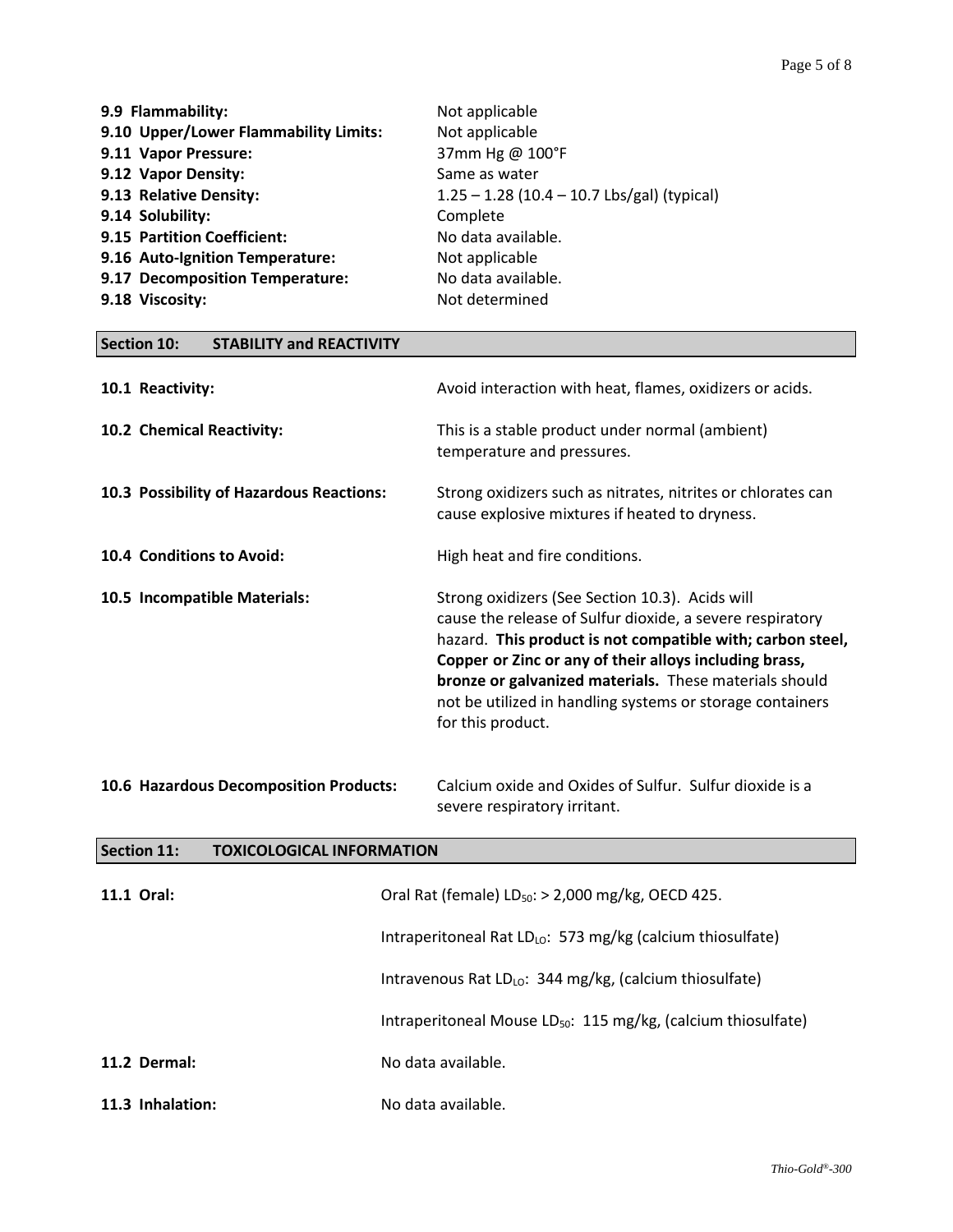| 11.4 Eyes:                                          | No data available.                  |  |
|-----------------------------------------------------|-------------------------------------|--|
| 11.5 Chronic/Carcinogenicity:                       | Not listed in NTP, IARC or by OSHA. |  |
| 11.6 Teratology:                                    | No data available.                  |  |
| 11.7 Reproduction:                                  | No data available.                  |  |
| 11.8 Mutagenicity:                                  | No data available.                  |  |
| <b>Section 12:</b><br><b>ECOLOGICAL INFORMATION</b> |                                     |  |
| 12.1 Ecotoxicity:                                   | No data available.                  |  |

| 12.2 Persistence & Degradability: | No data available.                   |
|-----------------------------------|--------------------------------------|
| 12.3 Bioaccumulative Potential:   | This product is not bioaccumulative. |
| 12.4 Mobility in Soil:            | No data available.                   |
|                                   |                                      |

**12.5 Other Adverse Effects:** No data available.

## **Section 13: DISPOSAL CONSIDERATIONS**

Consult federal, state and local regulations for disposal regulations.

#### **Section 14: TRANSPORT INFORMATION**

## **14.1 Basic Shipping Description:**

| 14.1.1 Proper Shipping Name:  | Calcium thiosulfate solution (Not regulated by DOT) |
|-------------------------------|-----------------------------------------------------|
| 14.1.2 Hazard Classes:        | Not applicable                                      |
| 14.1.3 Identification Number: | Not applicable                                      |
| 14.1.4 Packing Group:         | Not applicable                                      |
| 14.1.5 Hazardous Substance:   | No.                                                 |
| 14.1.6 Marine Pollutant:      | No                                                  |
|                               |                                                     |

#### **14.2 Additional Information:**

**14.2.1 Other DOT Requirements:**

| 14.2.1.1 Reportable Quantity: Not applicable |                |
|----------------------------------------------|----------------|
| 14.2.1.2 Placard(s):                         | Not applicable |
| 14.2.1.3 $Label(s):$                         | Not applicable |

**14.2.2 USCG Classification:** Class 43, Misc. water solutions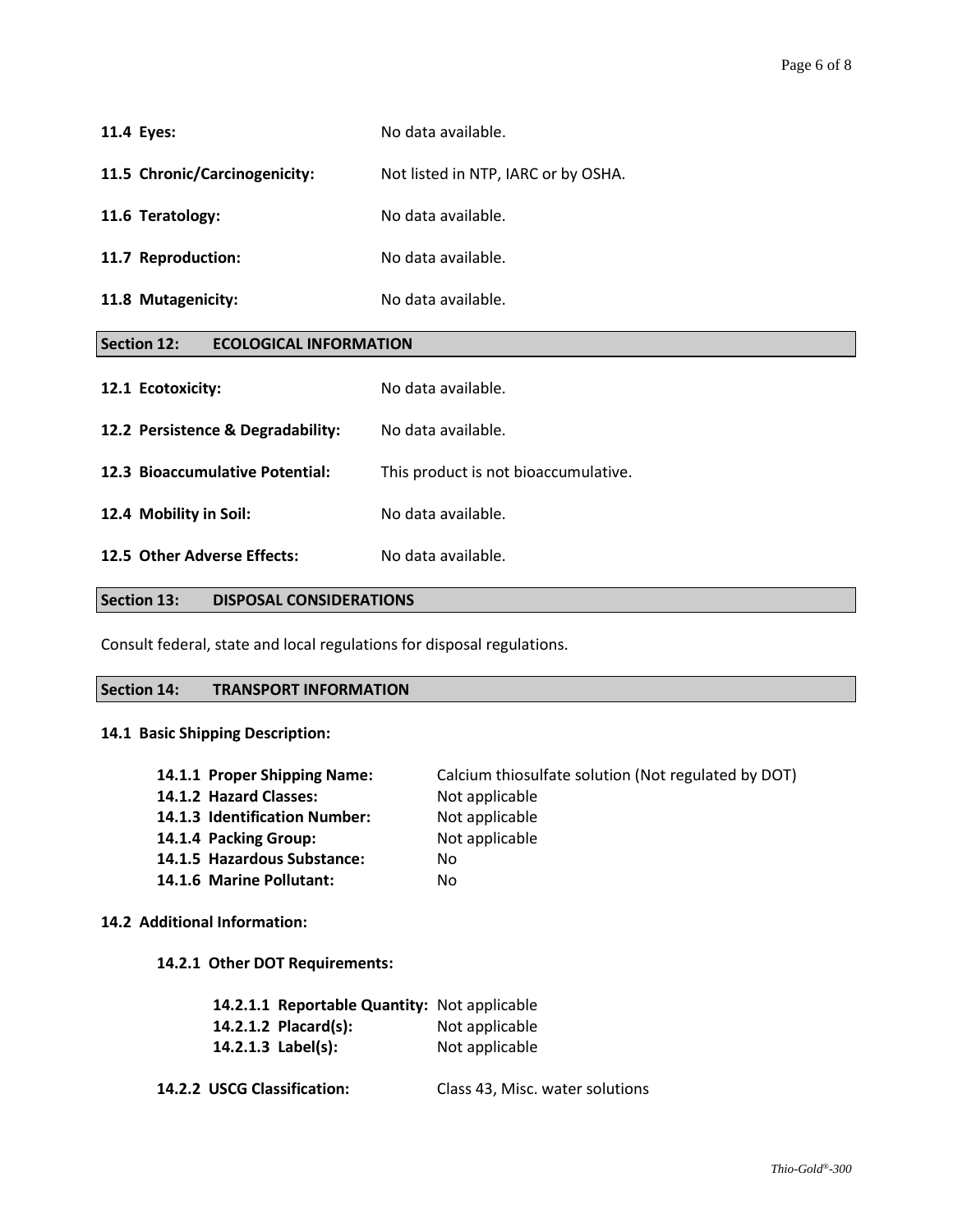## **14.2.3 International Transportation:**

| 14.2.3.1 IMO:                    | Not regulated  |
|----------------------------------|----------------|
| 14.2.3.2 IATA:                   | Not regulated  |
| 14.2.3.3 TDG (Canada):           | Not regulated  |
| 14.2.3.4 ADR (Europe):           | Not regulated  |
| 14.2.3.5 ADG (Australia):        | Not regulated  |
| 14.2.4 Emergency Response Guide: | Not applicable |
| 14.2.5 ERAP (Canada):            | Not applicable |
| 14.2.6 Special Precautions:      | None           |

## **Section 15: REGULATORY INFORMATION**

# **15.1 U.S. Federal Regulations:**

| 15.1.1 OSHA:                                    | This product is not considered hazardous under the criteria of the Federal<br>OSHA Hazard Communication Standard (29 CFR 1910.1200). |                                                                                |                              |
|-------------------------------------------------|--------------------------------------------------------------------------------------------------------------------------------------|--------------------------------------------------------------------------------|------------------------------|
| 15.1.2 TSCA:                                    | Product is contained in USEPA Toxic Substance Control Act Inventory                                                                  |                                                                                |                              |
| <b>15.1.3 CERCLA:</b><br>15.1.4 SARA Title III: | Reportable Quantity - No                                                                                                             |                                                                                |                              |
|                                                 | 15.1.4.1 Extremely Hazardous Substance (EHS):                                                                                        | No                                                                             |                              |
|                                                 | 15.1.4.2 Section 312 (Tier II) Ratings:                                                                                              | Immediate (acute)<br>Fire<br>Sudden Release<br>Reactivity<br>Delayed (chronic) | No<br>No<br>No<br>No.<br>No. |
|                                                 | 15.1.4.3 Section 313 (FORM R):                                                                                                       | Not applicable                                                                 |                              |
| 15.1.5 RCRA:                                    |                                                                                                                                      | Not applicable                                                                 |                              |
| 15.1.6 CAA (Hazardous Air Pollutant/HAP):       |                                                                                                                                      | Not Applicable                                                                 |                              |
| 15.2 International Regulations:                 |                                                                                                                                      |                                                                                |                              |
| 15.2.1 Canada:                                  |                                                                                                                                      |                                                                                |                              |
| 15.2.1.1 WHMIS:                                 |                                                                                                                                      | Not hazardous                                                                  |                              |
| 15.2.1.2 DSL/NDSL:                              |                                                                                                                                      | Listed in DSL                                                                  |                              |

**15.3 State Regulations:**